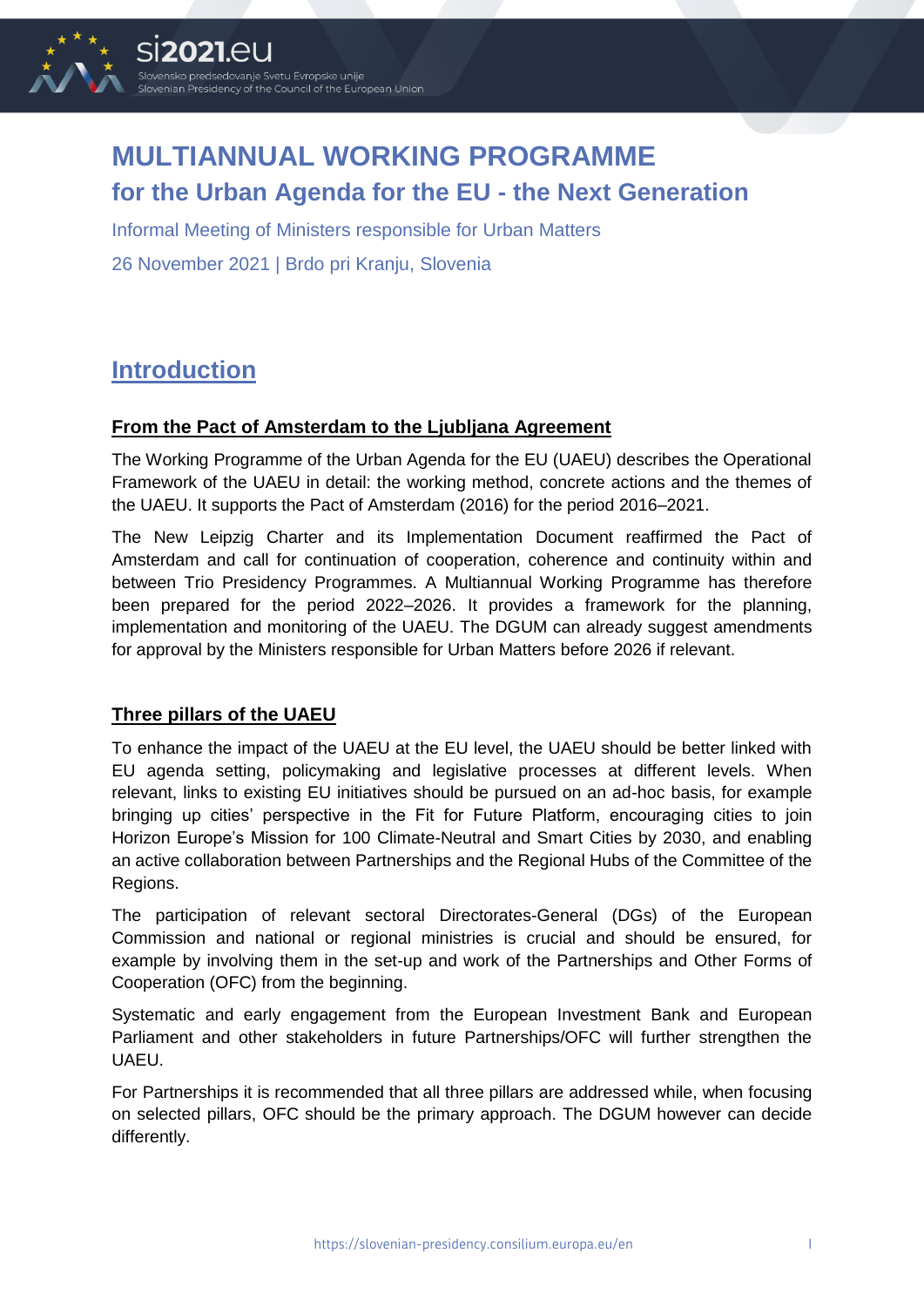

### **Strengthening the Better Regulation pillar**

In order to strengthen the Better Regulation pillar, knowledge and awareness of the EU policymaking and legislative processes will be addressed more closely, using also the outcomes and results of the Better Regulation Initiative. At the same time, the Better Regulation pillar will be complemented by improving the knowledge of policymakers and other stakeholders about urban challenges and territorial specificities through the Better Knowledge pillar.

With the ex-ante assessment carried out prior to the start of work of the Partnerships potential links to the EU policy cycle will be identified. It will help the Partnerships/OFC to:

- a) Participate and contribute in ongoing policy processes and consultations on EU legislation that are relevant for the UAEU priority themes.
- b) Contribute to the ongoing and future priorities of EU policy.

The engagement of relevant European Commission DGs in Partnerships/OFC shall be sought to facilitate early and informal exchange of views on regulatory issues in the pursuit of simpler and better EU laws.

Partnerships/OFC are strongly recommended to use available EU feedback opportunities, such as public consultations, to make their views on EU policies and legislation known to the European Commission and the general public.

## **Small and medium-sized cities and towns**

To stimulate the participation of small and medium-sized urban authorities in the UAEU processes and multi-level cooperation:

- a. Partnerships or OFC should consider, when relevant, the challenges of small and medium-sized cities and towns;
- b. Participation of national associations that represent local and regional governments should be further encouraged by Member States;
- c. National associations representing local governments can also be involved to foster outreach to small and medium-sized cities and towns on national or regional level;
- d. Selection criteria for partners should motivate and encourage small and mediumsized urban authorities to get involved in the UAEU multi-level cooperation;
- e. Challenges faced by small and medium-sized cities and towns could be addressed specifically by the future UAEU multi-level cooperation.

To support the participation of small and medium-sized urban authorities in the UAEU activities:

- a. Voluntary support of mentor cities that were involved in the first Partnerships to accompany small and medium-sized cities and towns in the process;
- b. CoR, CEMR, Eurocities and Eurotowns can serve as mentor organisations to involve cities with less resources and expertise;
- c. The use of digital tools, for example part of the Partnership or OFC meetings could be online meetings, to reduce travel costs;
- d. Additional support for small and medium-sized cities and towns should, where possible, be enabled by the European Commission and Member States, based on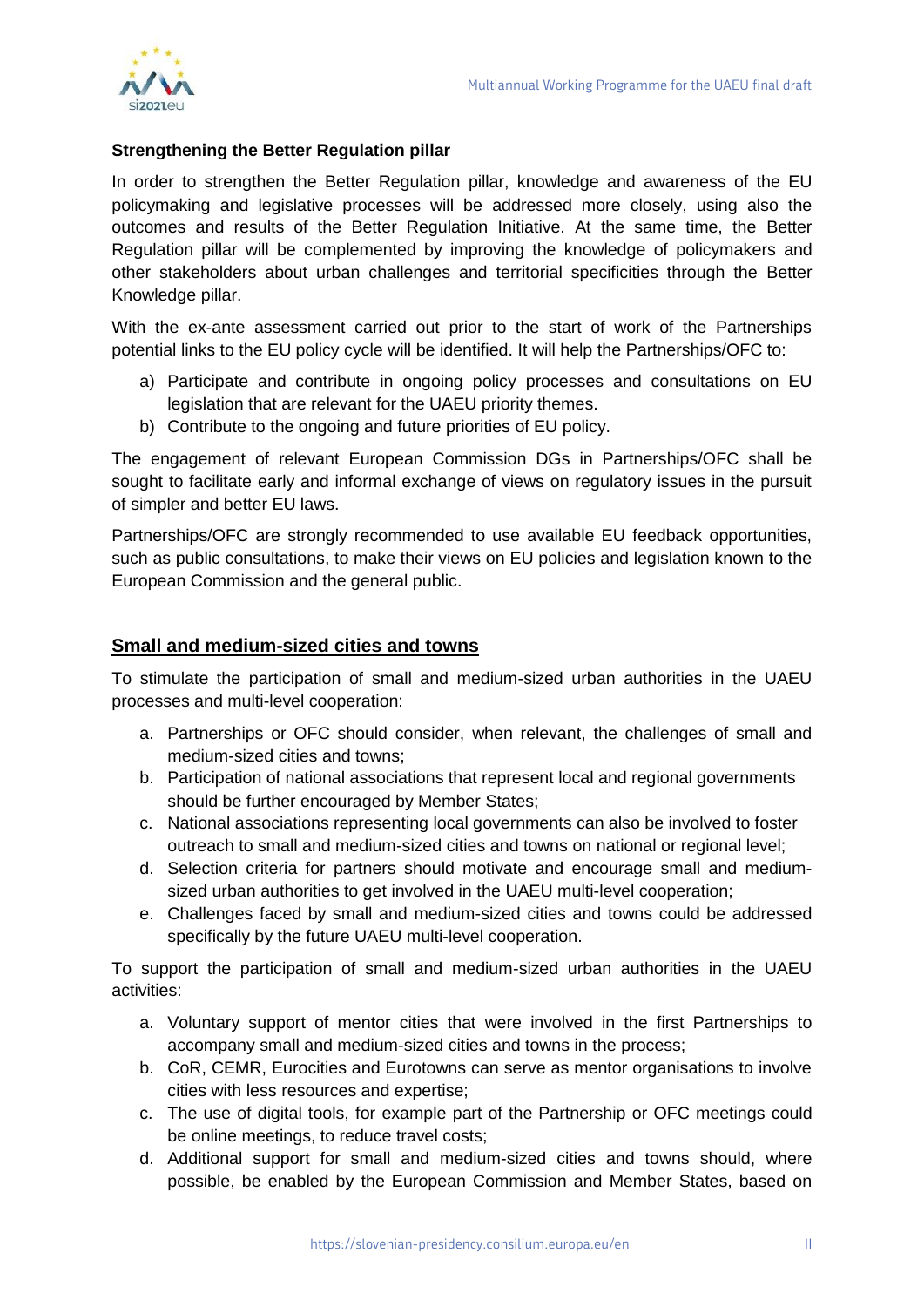

available resources (for example as regards travel costs, overcoming language barriers; outreach activities).

# **1. Governance of the Urban Agenda for the EU**

## **I / Delivering of the UAEU**

The UAEU parties involved are invited to continue to contribute to and support the UAEU process and activities according to their commitments, competences and capacities. The strategic orientation should aim to secure an efficient operationalisation of the UAEU governance including continuous verification of the process according to urban development priorities set in the New Leipzig Charter, EU policy priorities, in particular Cohesion Policy, and global goals with a clear urban dimension.

In order to support European, national and urban leaders in defining further evolutions of the Urban Agenda for the EU shared responsibilities and actions, a Cities Forum will be held ideally every two years. This event gathers all levels of governance, and presents multiple opportunities for discussing sustainable urban development, which makes it an important milestone for communicating about the UAEU, and increasing its outreach.

The DGUM should seek to strengthen an early debate on relevant issues with an urban dimension in the Council Working Parties using recommendations from the UAEU and intergovernmental cooperation.

The best use of the knowledge already created within the framework of the UAEU should be secured. For that purpose, first generation partnerships will be encouraged to support the knowledge and experience dissemination process further, for example as mentors or active partners in the next generation of Partnerships/OFC; ambassadors of the UAEU.

The content of the existing web page (FUTURIUM) should be kept and stay accessible to enable the connections between past and future UAEU discussions and maintain a transparent flow of information.

All UAEU parties involved will strive to:

- Ensure the further development of the UAEU via dedicated support to future Partnerships and OFC under the UAEU;
- Secure coherence and continuity between (Trio) Presidencies on urban matters;
- Use the existing inter-governmental cooperation and decision-making bodies (UDG, DGUM) to facilitate and enhance the policy dialogue on urban matters;
- Enable the equal involvement of cities of all sizes in the UAEU;
- Improve the coordination between the Territorial Agenda 2030, national urban policy frameworks, the Urban Agenda for the EU and the urban dimension of Cohesion Policy.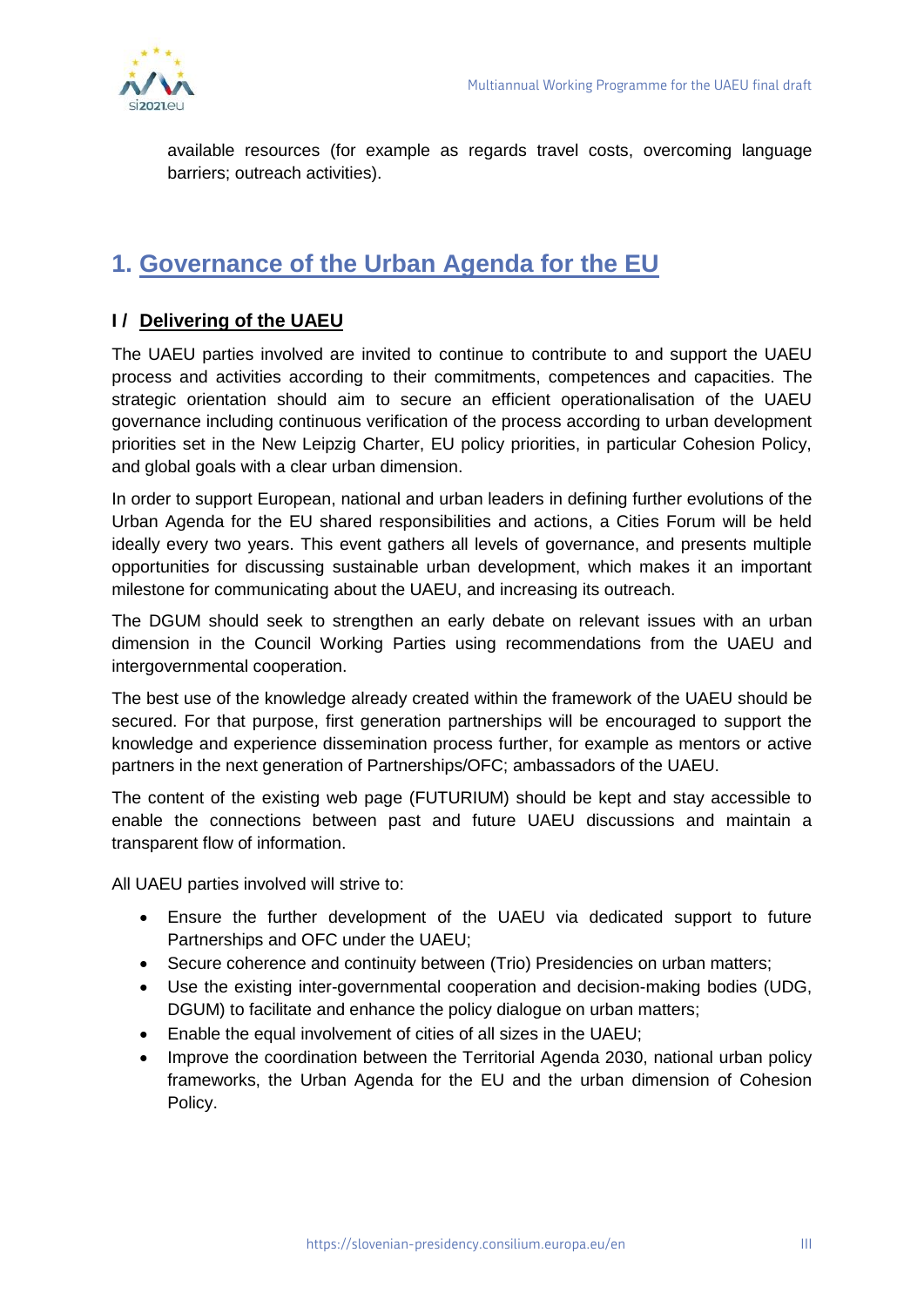

## **The European Commission**

The European Commission, with the help of the European Urban Initiative secretariat (EUI Secretariat), when it becomes available and based on available resources, will aim to strengthen multilevel cooperation on urban matters in the EU by:

- Linking the UAEU to EU policymaking and funding cycles;
- Monitoring and assessing UAEU Partnerships/OFCs;
- Supporting UAEU Partnerships;
- Promoting the UAEU's results;
- Organising the Cities Forum.

For the future delivery of the UAEU, the Partnerships and OFC will need communication, expertise, management, and organisational support. This support may contain:

- Organisational support to the Partnerships and OFC in their working phases (duration, number of meetings, necessary consultations, dissemination, etc);
- Provision of dedicated expert support;
- External communication;
- Internal communication and cooperation within and between the Partnerships and OFC and key actors;
- Monitoring of actions, when relevant.

The European Commission, with the help of the EUI secretariat, when it will be available and based on available resources, will aim to support the intergovernmental cooperation on urban matters in areas that bring EU added value and are relevant for the UAEU as well as for the EUI by:

- Providing, upon request, expert support to the policy dialogue led by the UDG and DGUM based on an analysis and synthesis of urban policy developments;
- Supporting Member States in exchanging experiences related to their national urban policies and providing linkages with the broader European and global objectives, in particular the Sustainable Development Goals;
- Providing, upon request, expert support to the coordination between urban and territorial policy.

#### **Member States**

The UDG/DGUM are the ideal context to foster intergovernmental cooperation and knowledge exchange on national urban policy and implementation practice, including forms of communicating and translating the UAEU at the national level, successful examples of policy initiatives and tools and national frameworks of multi-level cooperation on urban development. Member States are invited to inform the UDG/DGUM on national urban policies, implementation of the New Leipzig Charter and the UAEU related activities, as well as to discuss urgent urban issues, searching for better solutions at all governance levels, thus contributing to the overall EU wide debate on urban matters.

Opportunities to better explore the reciprocity and overlay between the UAEU and the Territorial Agenda 2030 should be created. For this purpose, a dedicated event should be jointly organised by the UDG/DGUM and/or NTCCP/DGTC at least once per Trio Presidency, for example a joint session, workshop or seminar. The mutual connections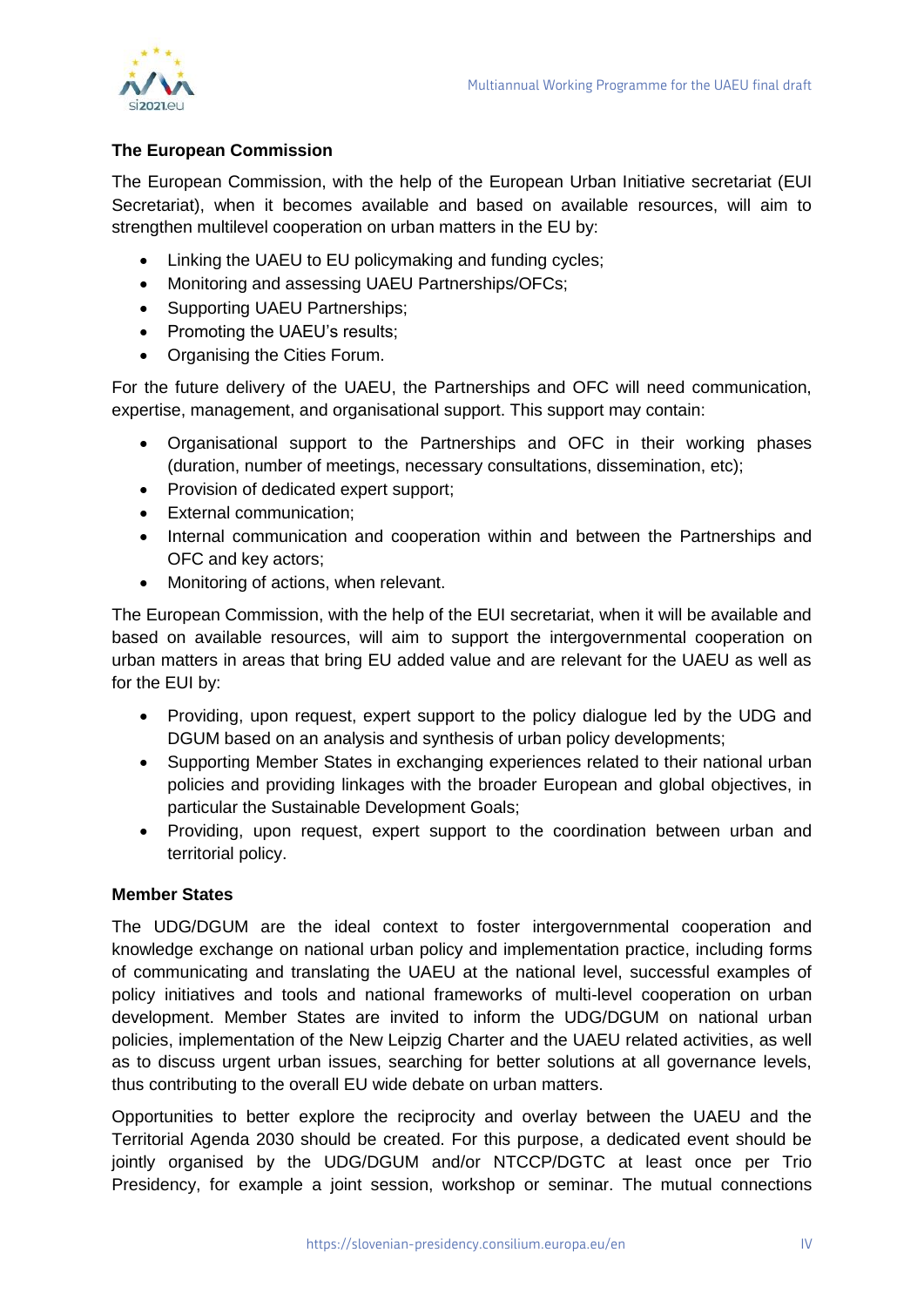

between the UAEU Partnerships/OFC and the Territorial Agenda 2030 pilot actions can be a specific object of exchange. A joint form of cooperation could also be established especially in relation to cross-cutting issues, for example climate adaptation, urban-rural relationships or housing.

For the future delivery of the UAEU, the Partnerships/OFC, the Member States will strive to continue to allocate or mobilise their resources, considering national circumstances and opportunities<sup>1</sup>:

- To the organisation of UAEU meetings or events in their country/region (e.g. Partnership/OFC meeting or event);
- To minimise language barriers when required (e.g. translations of important documents or their summaries, information);
- To support the implementation of the Action Plans especially when actions are addressed to the national level;
- To stimulate and support the participation of cities and towns of all sizes in Partnerships/OFC (e.g. technical or expert support);
- Support the information, dissemination and outreach of the UAEU on national/regional level, possibly via National Contact Points or/and other communication channels.

In order to facilitate European, national and urban leaders to define a common agenda, shared responsibilities and actions, a regular high level political meeting on urban issues should be held. The involvement of cities in policy making on urban matters, in line with the partnership approach of the UAEU, should be part of this process. The European Commission is invited to facilitate this within the Cities Forum.

## **City organisations**

The Council of European Municipalities and Regions (CEMR), EUROCITIES, and other bodies representing Urban Authorities at European and national level (e. g. Eurotowns) will contribute to the further development of the Urban Agenda for the EU and the exchange of good practices, and to make use of the outcomes of the Urban Agenda for the EU actions, especially the work of the Partnerships/OFC.

#### **European Parliament**

As the key urban representative body in the European Parliament, the Urban Intergroup is asked to play an advisory role in the UAEU process. The Members and the Committees of the European Parliament are also invited to be informed and to follow the work of Partnerships/OFC and to exchange on their recommendations.

## **Committee of the Regions**

-

As the EU institutional body representing local and regional authorities, the Committee of the Regions is asked to provide input and support, within its competences, to the next

 $1$  Member States have provided support to the first generation Partnerships in different ways and according to their capacity and availability of different resources. It is not expected of MSs that they contribute only financially and to all Partnerships/OFC. Resources can be human, financial, technical etc.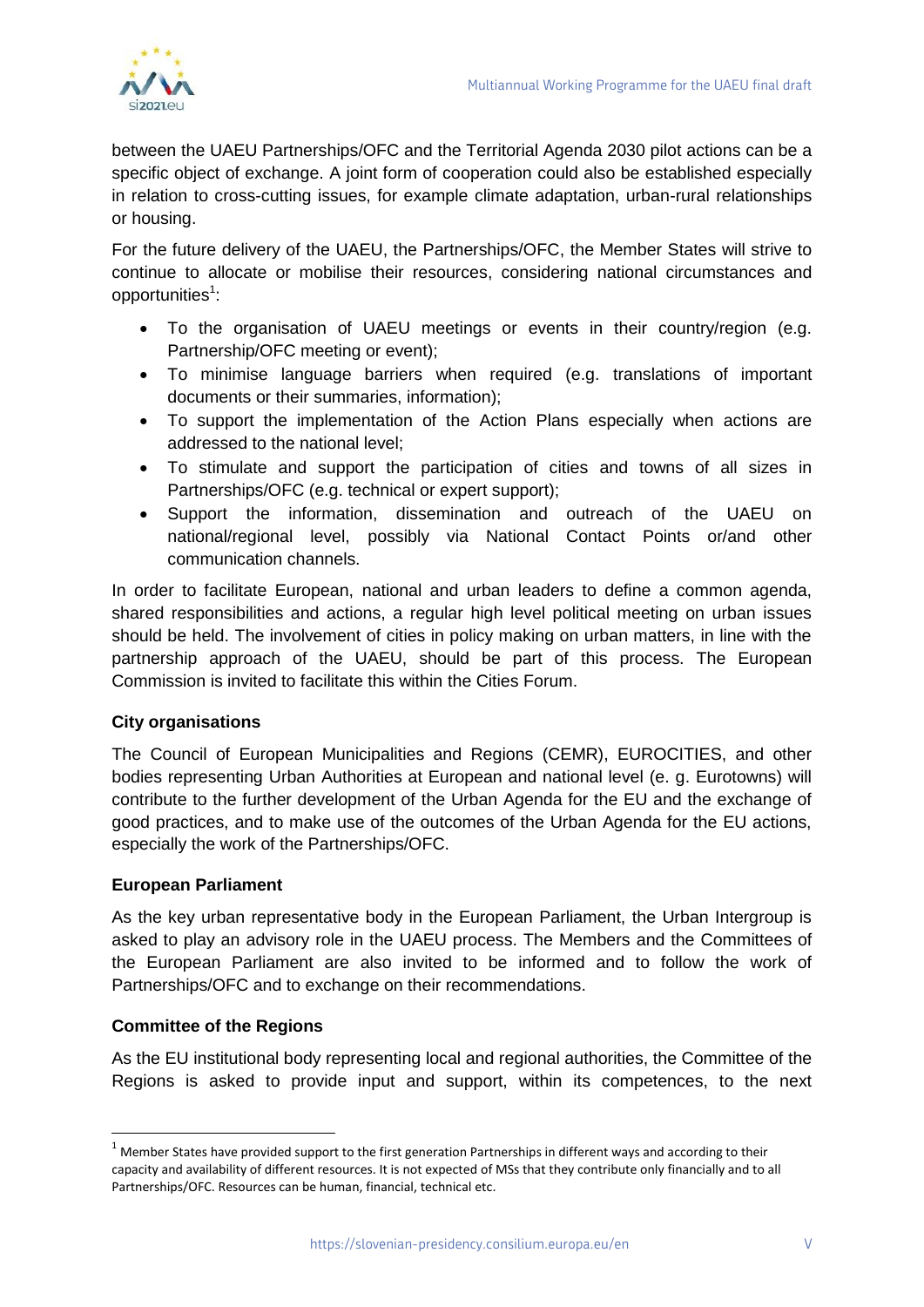generation Partnerships/OFC established under the UAEU, through dissemination activities aiming to involve a broader range of stakeholders in the process.

### **European Investment Bank**

The European Investment Bank (EIB) plays an important role in the financing of investments in areas covered by the UAEU, in grant-loan blending for urban investments, and in advising Member States and cities about urban project preparation and financial instruments.

The EIB is invited to support the development of better funding approaches in the urban context, including through financial instruments, through the existing and new Partnerships/OFC.

The EIB is invited to reflect, where relevant, the principles and outcomes of the UAEU as appropriate in its urban lending, grant-loan blending and advisory services approach in the urban context, including in its activities in support of the European Green Deal and the implementation of its Climate Bank Roadmap. This should take into account the need to support sustainable urban development projects and strategies without jeopardising its financial discipline.

### **European Economic and Social Committee**

As the EU institutional body representing organised civil society (NGOs, employers' organisations and trade unions), the European Economic and Social Committee (EESC) is asked to provide input and support, within its competences, to economic and social aspects linked to the UAEU and the territoriality of the development, to the next generation Partnerships/OFC, and support for the dissemination to and involvement of a wide range of stakeholders in the process, as well as to actively participate in the operational steering of the UAEU.

#### **Others**

The URBACT programme is invited to continue to contribute to the priority themes with its activities. It can especially contribute to the multilevel governance process with its expertise via active participation of URBACT cities in Partnerships/OFC, direct participation as a relevant actor in the UAEU process, supporting the Partnerships'/OFC work by using URBACT knowledge and expertise, as well as by looking for the opportunities to support better knowledge actions within URBACT IV programme.

## **II / Urban Agenda Technical Preparatory Group (UATPG)**

- **a.** Mandate: UATPG has the mandate to support operational steering of the UAEU by providing technical guidance and support to the UDG and the DGUM. UATPG will perform the following activities:
	- Steer the UAEU operational workflow, including ex-ante assessments, calls for Partners;
	- Follow the delivery of the UAEU, its monitoring, and the provision of technical guidance and support to Partnerships and OFC;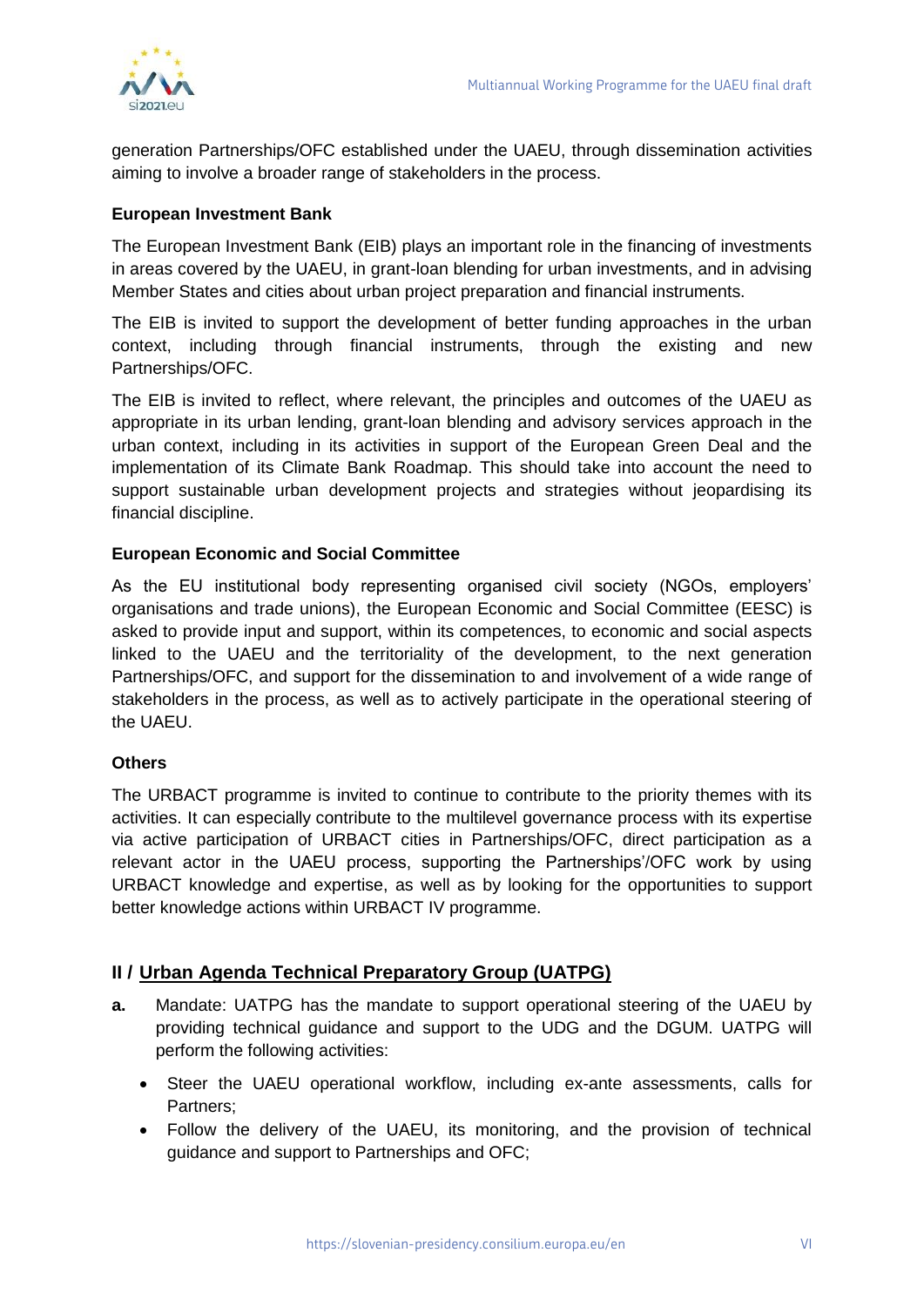

- Share information and discuss the UAEU outreach, communication and dissemination activities of the different stakeholders;
- Support the rotating Presidencies and the European Commission in the preparation of the documents to be submitted under the UAEU strategic steering agendas of the UDG and DGUM, including Multiannual Working Programme proposal and review.

The DGUM can mandate the UATPG with additional activities.

- **b.** Composition: The standing members of the UATPG are the following UDG members:
	- representatives of the current Presidency;
	- representatives of the two former Presidencies;
	- representatives of the three future Presidencies;
	- representatives of the European Commission (DG REGIO);
	- representatives of the European Committee of the Regions (CoR):
	- representatives of the Council of European Municipalities and Regions (CEMR);
	- representatives of Eurocities.

The UATPG shall work as an informal and flexible structure. The Presidency and European Commission can open meetings of the UATPG up to the representatives of other Member States, EU institutions, cities and organisations, or regroup key stakeholders in dedicated task forces/working groups, when needed and relevant.

**c.** Meetings/workflow: Meetings are called by the Presidency and the European Commission. It is advisable that at least one UATPG meeting is arranged prior to the UDG and DGUM meetings. Reporting on UATPG work to the UDG could elaborate on the mobilisation required from UDG members and other UAEU or external stakeholders. Reports from the UATPG meetings should be delivered to all UDG members after the UATPG meetings.

#### **III /Monitoring and reporting**

Periodic reports on the state of play of the Partnerships or OFC actions on Better Regulation, Better Funding and Better Knowledge will be submitted with a lower intensity than stipulated in the Pact of Amsterdam. Partnerships or OFC should present their progress to the UDG around midterm and at the end of their work.

Regular exchanges between the Partnerships and the UDG should continue and be strengthened, to debate the UAEU's implementation and take stock of its policy achievements. It should foster multi-level cooperation (and when relevant the place-based approach) for coherent development and the reflection on the follow-up of the UAEU recommendations' impacts on EU and national urban policies. The bottlenecks that a Partnership/OFC experience can also be brought to the attention of the UDG and DGUM outside reporting periods.

Exchanges with the relevant European Parliament committees and the Urban Intergroup with the UDG and DGUM should be organised jointly.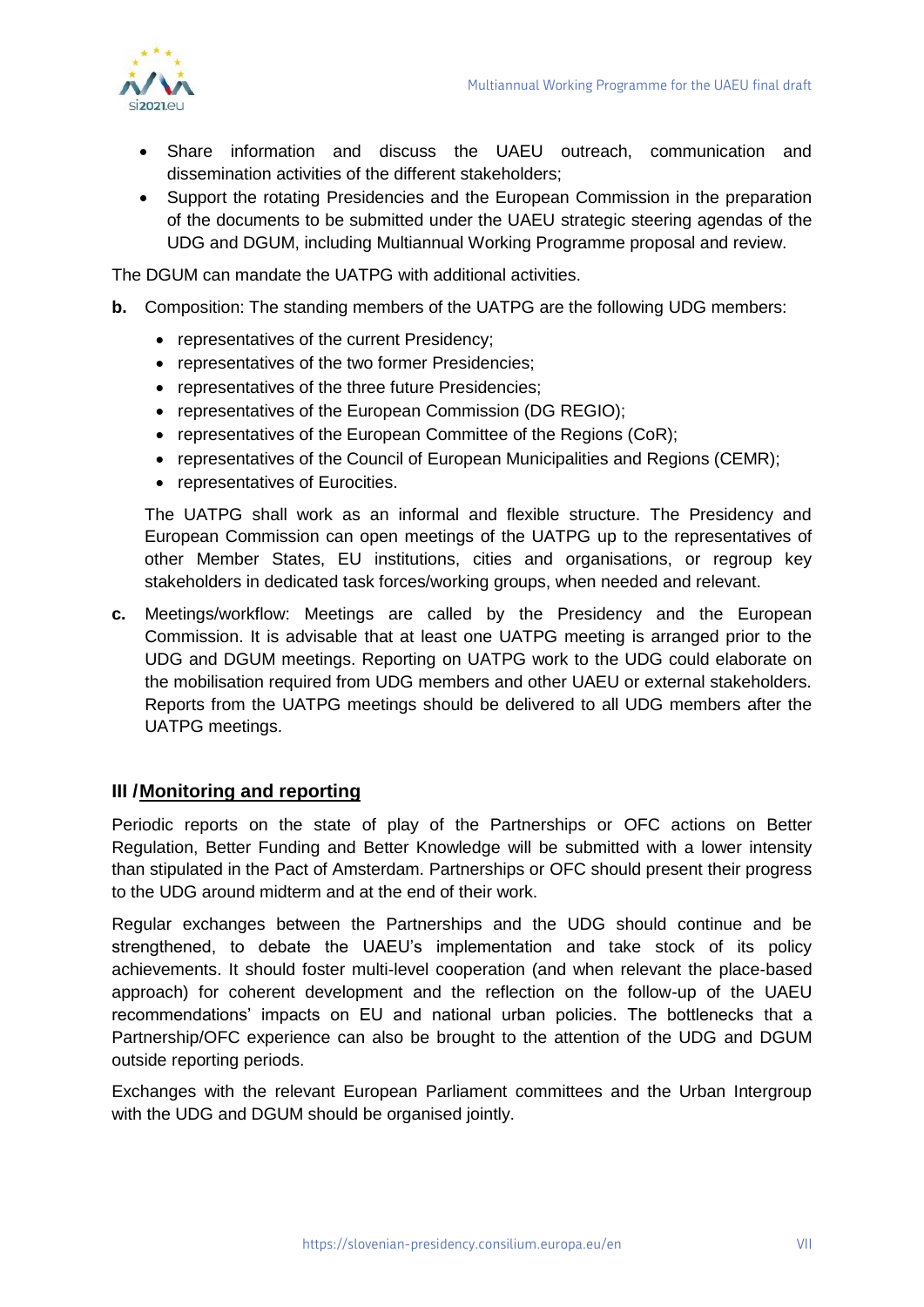

## **IV / Outreach, communication and dissemination of the UAEU**

Outreach, communication and dissemination of the UAEU will be improved to increase the awareness, accessibility and uptake of information and outputs of the UAEU for external stakeholders, as well as seeking their input and involvement. The UAEU stakeholders should contribute to outreach, communication and dissemination activities. The European Week of Regions and Cities and the Cities Forum will continue to provide opportunities to communicate and disseminate the UAEU.

The future process of the UAEU should strive to reach out to a wider circle of cities and stakeholders at local, regional, national and EU level to maximise benefits of the Partnerships and the overall UAEU process results.

Outreach to relevant stakeholders in the UAEU (JRC, Eurostat, EIGE, ESPON, JPI UE, EUKN, URBACT, EIB, EPRS, Urban Innovative Actions etc.) for their expert and other forms of involvement should be continued and strengthened. When looking for external input activities should be ad-hoc and flexible and should respond directly to the need of Partnerships or OFC or UAEU governance structures.

### **The National Contact Point (NCP)**

The UAEU dissemination and communication should take advantage of and be built upon the urban networks and structures available on the EU level and in each Member State*,*  according to the principles of subsidiarity and proportionality, taking into account the administrative arrangements and distribution of competences in each Member State.

The future network of NCPs could provide opportunities and channels to increase the overall awareness and enhance the impact of the UAEU, EUI, URBACT and other urban related information at national, regional and local levels.

# **2. Priority Themes**

1

The fourteen UAEU priority themes remain valid: inclusion of migrants and refugees; air quality; urban poverty; housing; circular economy; jobs and skills in the local economy; climate adaptation (including green infrastructure solutions); energy transition; sustainable use of land and nature-based solutions; urban mobility; digital transition; innovative and responsible public procurement; culture and cultural heritage; security in public spaces.

The following four themes were added to the list of priority themes by the Ljubljana Agreement on the basis of co-creative process lead together by the Slovenian Presidency, Eurocities, CEMR, CoR and other urban stakeholders in 2021. The four themes are linked to the New Leipzig Charter, EU policies, other emerging urban development trends and needs of cities $2$ :

 $2$  Descriptions of four themes are for illustrative and discussion purposes only. The descriptions will not in any way restrict the process of the ex-ante assessment or place limitation on future Partnerships.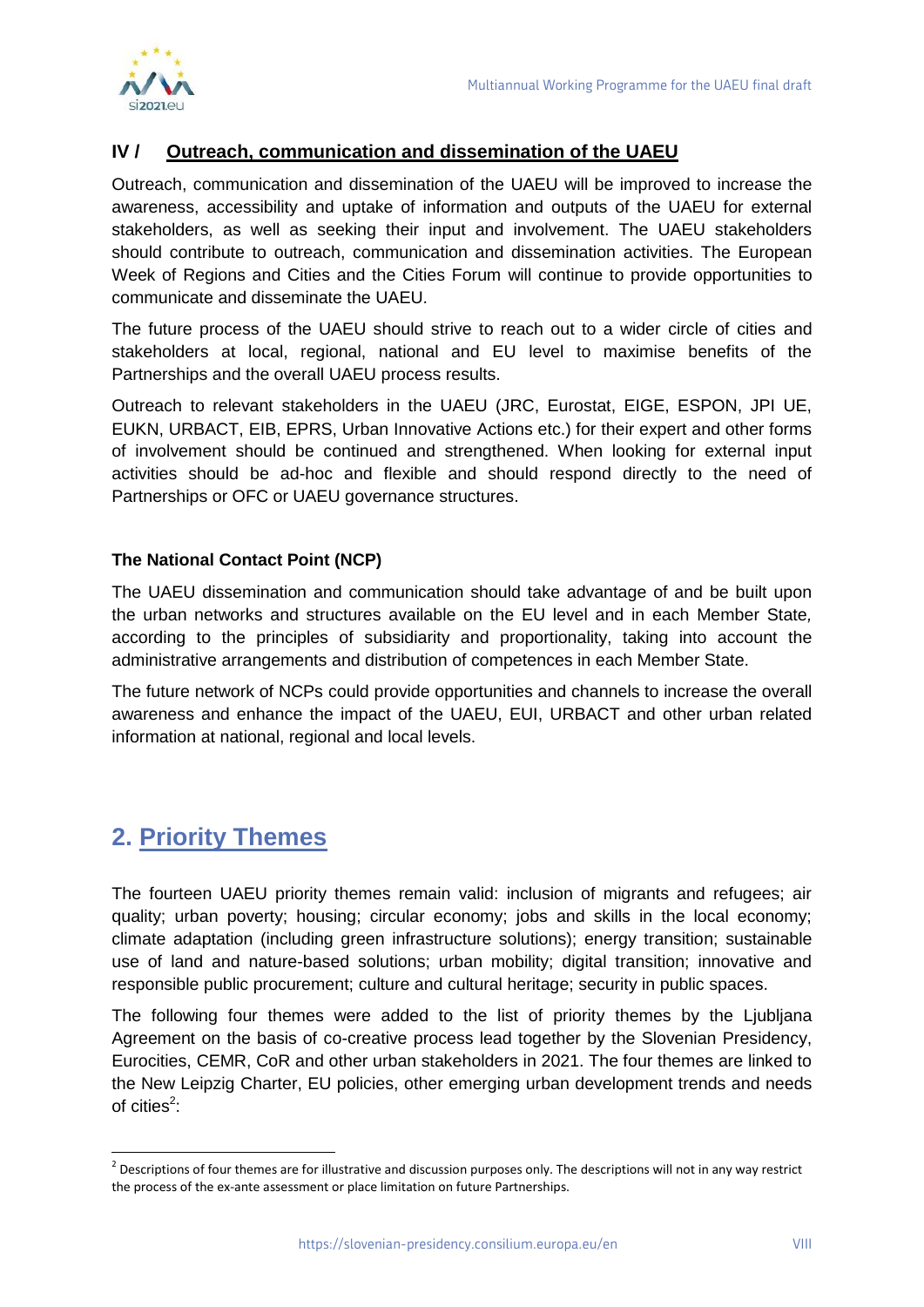

## **Cities of Equality**

Despite the progress that has been made in protecting the fundamental and social rights of citizens, inequalities persist based on characteristics such as gender, age, disability, sexual orientation and identity, ethnicity, migration status. This is hindering social inclusion which is an important part of the EU's vision. Focus could be on education, labour market participation, service provision, safety, urban planning and design, including accessible and safe public spaces.

### **Food**

Food production, distribution and consumption are all important sectors of the economy, which are at the same time linked to complex social and ecological challenges. Cities are the centres of food distribution and consumption which makes local authorities key actors in the food supply chain. Focus could be on food resilience and sustainability, fair and sustainable production, urban-rural linkages, local food supply chains, innovative procurement, health and quality food.

## **Greening Cities**

Cities are at the forefront of the interlinked climate change and biodiversity crises. They face frequent flooding, drought, heatwaves, intense rain events and other climate-related hazards and are suffering increased air pollution, water scarcity and growing food insecurity. Focus could be on urban forests and green space development; providing carbon storage and sequestration; reducing air pollution; purifying water; halting biodiversity loss; improving physical and mental health of citizens.

## **Sustainable Tourism**

Cities are increasingly dealing with issues of unregulated (over-)tourism that has led to unintended consequences such as the rise of a low-quality tourism industry, undermining the resilience of the sector and bringing adverse consequences to the quality of life in cities. Focus could be on challenges of unregulated and low quality tourism, resilience and sustainability of tourism, impact on community and quality of life, housing, digitalisation of the sector and use of data, new demands related to COVID-19 pandemic, and the revitalisation of city centres.

Priority themes already explored by the Partnerships can be further addressed from a different perspective, with challenges that have not been addressed yet, priority issues that need to be further explored or issues shared by a cluster of several of the fourteen already explored themes.

A "linking matrix" can be used as an instrument for defining the priority themes. It should help cities, Member States and the European Commission to explore together the new priority themes for the UAEU by linking them to the New Leipzig Charter principles and dimensions (the just, green and productive city and the transformative power of cities for the common good), EU policy priorities (for example European Green Deal, European Pillar of Social Rights, European Digital Strategy, the Renovation Wave, Cohesion policy, Long-term Vision for Rural Areas, New European Bauhaus), the Territorial Agenda 2030, other emerging urban relevant policy trends and initiatives as well as global agendas (for example 2030 Agenda for Sustainable Development, New Urban Agenda). Suggestions for new themes should be based on the identified needs of cities.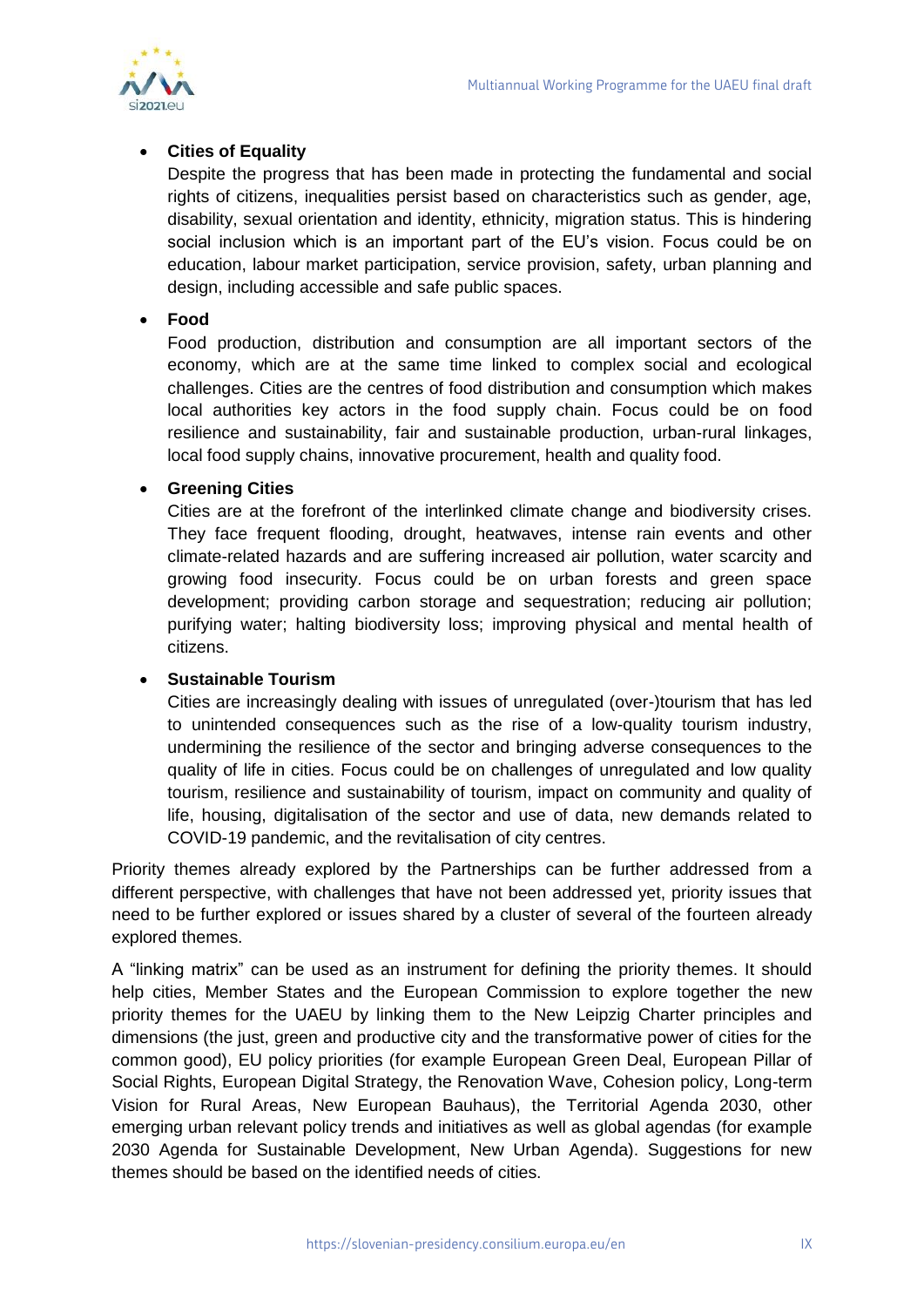

Besides the search for new priority themes, the "linking matrix" can help revise the existing UAEU priority themes or cluster of themes according to new challenges and priorities and revise them for future UAEU cooperation. The revision process should follow a bottom-up and inclusive approach and should allow wider participation of European cities and other stakeholders.

The process to determine new UAEU priority themes remains in line with the Pact of Amsterdam. The DGUM can review the list of priority themes annually and provide guidance based on contributions from the bottom-up approach. New themes or other amendments to the list of priority themes are revised by the Ministers responsible for Urban Matters.

Cross-cutting issues should continue to frame the activities of the future UAEU multi-level cooperation. The revision of the cross-cutting issues should be taken according to the principles of the New Leipzig Charter and EU policies and priorities, together with the revision of the priority themes in 2023. A "linking matrix" can be used for the revision.

# **3. Working method of the Partnerships and Other Forms of Cooperation**

Partnerships or OFC shall not be established on all agreed priority themes at the same time but should be initiated sequentially through the whole UAEU process.

All forms of multi-level and multi stakeholder cooperation in the framework of the UAEU need to be initiated by a well-reasoned proposal linked to an already determined UAEU priority theme or cluster of themes. The proposal can be based on an initiative from cities, regions and/or one or more stakeholders of the UAEU.

The proposal should be submitted to the UDG and DGUM. The DGUM can take a decision to launch the ex-ante assessment on the basis of a proposal followed by an open call for partners.

## **I / Ex-ante assessment (EAA)**

The main aim of EAA is to enable the deployment of a pragmatic, effective and resultoriented approach aiming at increasing the impact of future UAEU deliverables.

EAA will look at the proposal to help optimise focus, timing and activities of the multi-level cooperation and safeguard suitable level of partners' thematic and procedural expertise. However, it should still allow the flexibility in the work and decision making of Partnerships according to the spirit of the UAEU.

The purpose of the EAA is:

- To ensure the relevance and focus of the theme in the policy and regulatory context;
- To guide and ease the work of the Partnership in stocktaking and preparatory actions phases;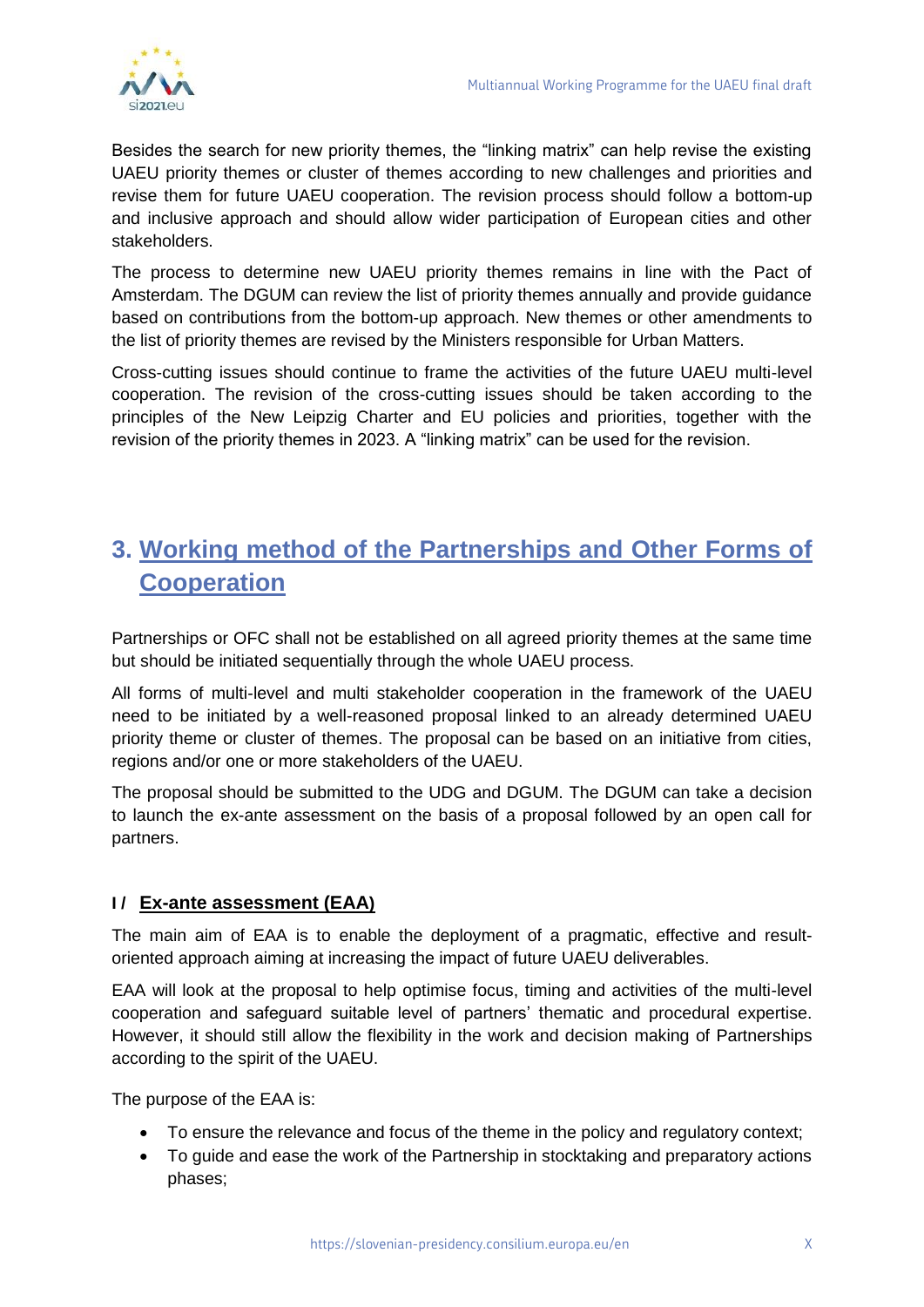

- To secure suitable level of partners' expertise in Partnership;
- To optimise the workflow of the Partnership.

#### **Content of the assessment**

The EAA of the proposed theme will be carried out according to a series of criteria chosen to establish its relevance in terms of scope and timing. The criteria are:

- 1. Multi-level governance;
- 2. Policy environment;
- 3. Regulatory environment;
- 4. Existing identified gaps and recommendations;
- 5. Trends and evidence from EU cities.

In a second part, findings and recommendations based on additional research and analysis should provide the following elements:

- Deliver recommendations to help interpret and focus the thematic scope of the subject;
- Identify the most suitable form of multi-level cooperation (Partnership/OFC);
- Recommend the timing for successful implementation;
- Identify the suggested type of expertise of the members;
- Identify potential institutions/stakeholders of interest, relevant and related to the thematic issue, to be involved in the multi-level cooperation set-up;
- Identify the type of support that will be required for the implementation;
- Provide an assessment on the opportunity for a Partnership/OFC.

#### **Expected results**

The final report will provide a detailed assessment according to the proposed criteria as well as recommendations. The results will serve as:

- Input for open calls for partners;
- Proposal of the most suitable form and outline of conditions to be met for successful implementation of the multi-level cooperation (expertise, type of partners etc.);
- Proposal of institutions to be involved and secure involvement of relevant stakeholders (EC DGs, relevant national ministries, other organisations);
- Guidelines for the Partnership for the Stocktaking and Preparatory actions phases of the Working Method of the Partnerships as in Working Programme of the UAEU (2016);
- Proposal for the type of support to the multi-level cooperation when established.

#### **Responsibility and process**

Member States and the European Commission are responsible for jointly conducting EAA.

To keep EAA as an open and collaborative process, the UATPG should steer its preparation in active collaboration with the UDG and with expert support. The UATPG should consult with the proposers of the new Partnership if required.

When relevant, the EUI secretariat should be available by request to support the EAA with an expert support.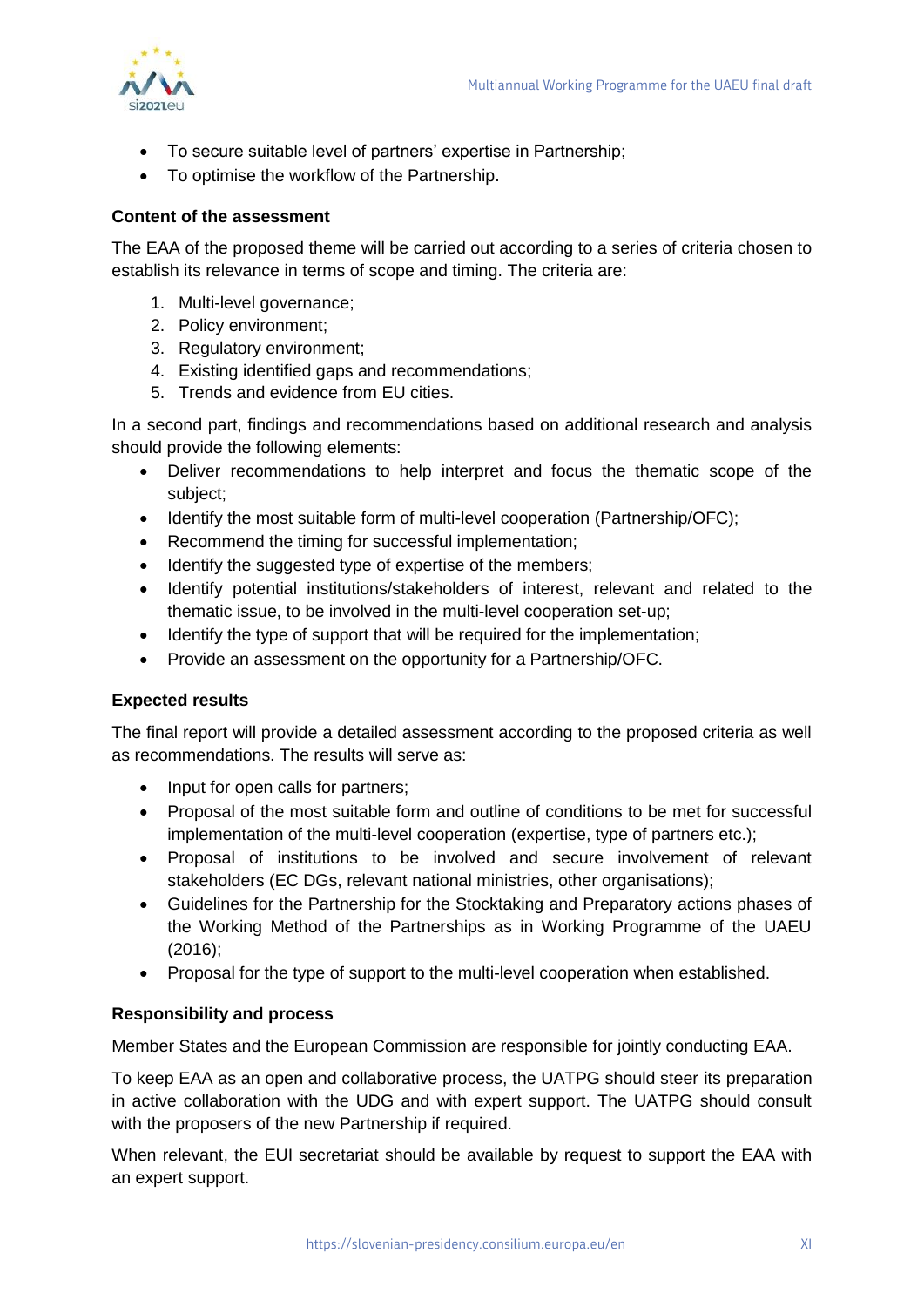

## **Timing and duration**

The EAA process is launched by a DGUM decision and precedes the open call for partners.

An EAA should be performed within 6 months, starting with the designation of an expert. Should the EAA not be concluded in due time, the process of selection of partners could be launched and Partnership/OFC will be allowed to start its work on the basis of a DGUM decision.

As this is a new experimental step, adjustments could be made in the future depending on the experience and feedback on this new process.

## **II / Selection of partners**

A balanced composition of Partnerships/OFC should be ensured continuously in terms of geographical and institutional balance, between representatives of the Commission, Member States, urban authorities and other stakeholders. A balanced and competent representation of urban authorities of all sizes needs to be secured to account for the rich diversity of the urban and regional fabric in Europe. It is recommended that at least one Coordinator of the Partnership/OFC is an urban authority.

The selection of partners representing urban authorities will be based on an **open call** for expression of interest<sup>3</sup>. EUROCITIES and CEMR may still each nominate one representative of the secretariat of their own organisation.

Selection of the partners representing Member States will continue to be based on the nominations by Member States. The nominations should be targeted to the relevant national institutions as recommended in the EAA.

Selection of members representing other stakeholders should from now on also be based on the EAA recommendations. This means that the nomination procedure as defined by the Working Method of the Partnerships can be followed in the future (Working Programme of the UAEU, 2016).

Criteria for selection of partners should be clear and part of the open call. Suggested criteria for partners are expertise, capacity and motivation based on the outcomes of the ex-ante assessment but all the following aspects should be considered:

- Interest of partner in participation;
- Commitment of partner to be actively involved;
- Capacity and readiness of partner to dedicate resources;
- Experience and sufficient expertise of partner on the topic (link with the EAA);
- Ability of partner to connect (e. g. membership of networks, organisation);
- Readiness of partner to assist in the debate about the topic and Partnership within their territory (local, regional, national level);
- Geographically balanced composition of the Partnership;
- Balanced representation of urban authorities of all sizes in the Partnership.

<sup>-</sup> $3$  Regions, Partner States, city consortiums or national city umbrella organisations can also apply at the open call and be selected instead of an Urban Authority as partner in the partnership (as was possible for nomination in Working Program of the UAEU (2016)).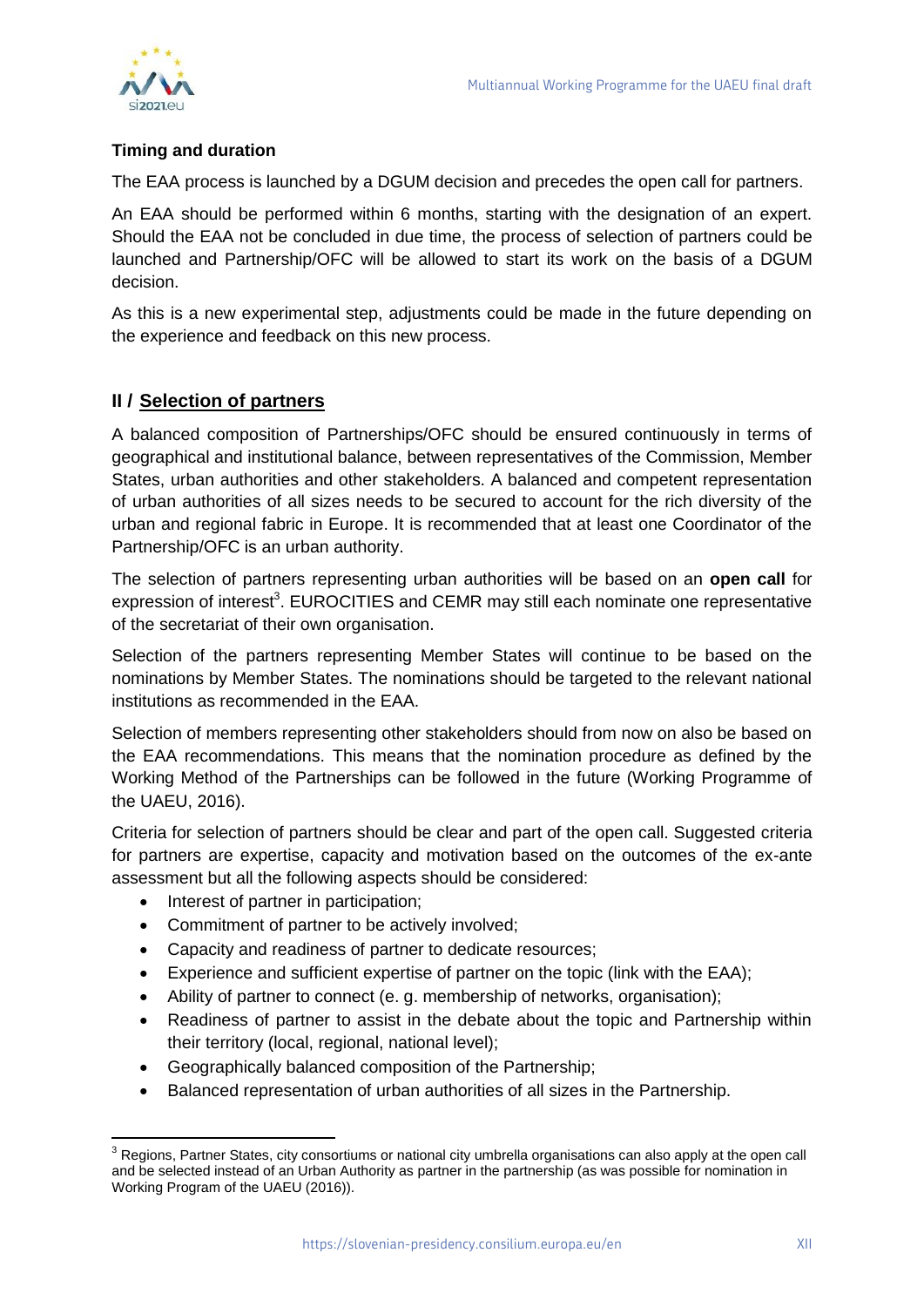

To ensure more active involvement from small and medium-sized cities and towns, adjusted criteria could be applied during the call:

- The readiness of partner to participate in the technical work with own resources should not be the prevailing criterion (additional support by the European Commission and Member States should be available if needed for small and medium-sized cities and towns);
- Readiness of partner to participate with experience and expertise on one particular aspect of the topic addressed should be sufficient.

If no small and medium-sized urban authorities are selected in the open call, a nomination of small or medium-sized urban authorities can follow. Nominations can be proposed by Member States, Committee of the Regions and URBACT (upon approval of the Monitoring Committee) to the DGUM. The nominator has to present and explain that nominated urban authority has the expertise capacity and interest to actively participate in the Partnership. The DGUM can select a maximum of two additional partners from the nominated list.

The DGUM decides to start the open call for partners and is a decision-making body in the following selection process.

The calls will be steered by the UATPG in close cooperation with the UDG.

The network of UDG members and National Contact Points, if established, and other possible communication channels should be used for a dissemination of the call.

In case of institutional change within the Partnership/OFC, the Coordinators shall inform the DGUM.

## **III /Other Forms of Cooperation (OFC)**

When a more specific and targeted approach is needed, for example when an urban topic requires a quicker response, targeted delivery or a specific focus on one pillar of the UAEU and/or question/issue, OFC can extend opportunities for the UAEU multi-level and multistakeholder cooperation besides Partnerships.

The OFC operational framework is to be kept limited and flexible, so there is room for innovation and experimentation:

- Initiation of an OFC is by a justified proposal submitted to the UDG/DGUM, explaining also why an OFC is more appropriate than a Partnership. The DGUM can launch an EAA on the submitted proposal if needed. Establishing an OFC can also be based on the recommendation of an EAA.
- The scope of the OFC should be a specific issue, one pillar of the UAEU, a cluster of themes or a cross-cutting issue. The scope should link to the actions needed at the EU, national, regional or local level and in underlining the benefits of multilevel cooperation.
- The recommended timeframe for operation of OFC is less than 18 months; however it should not exceed three years.